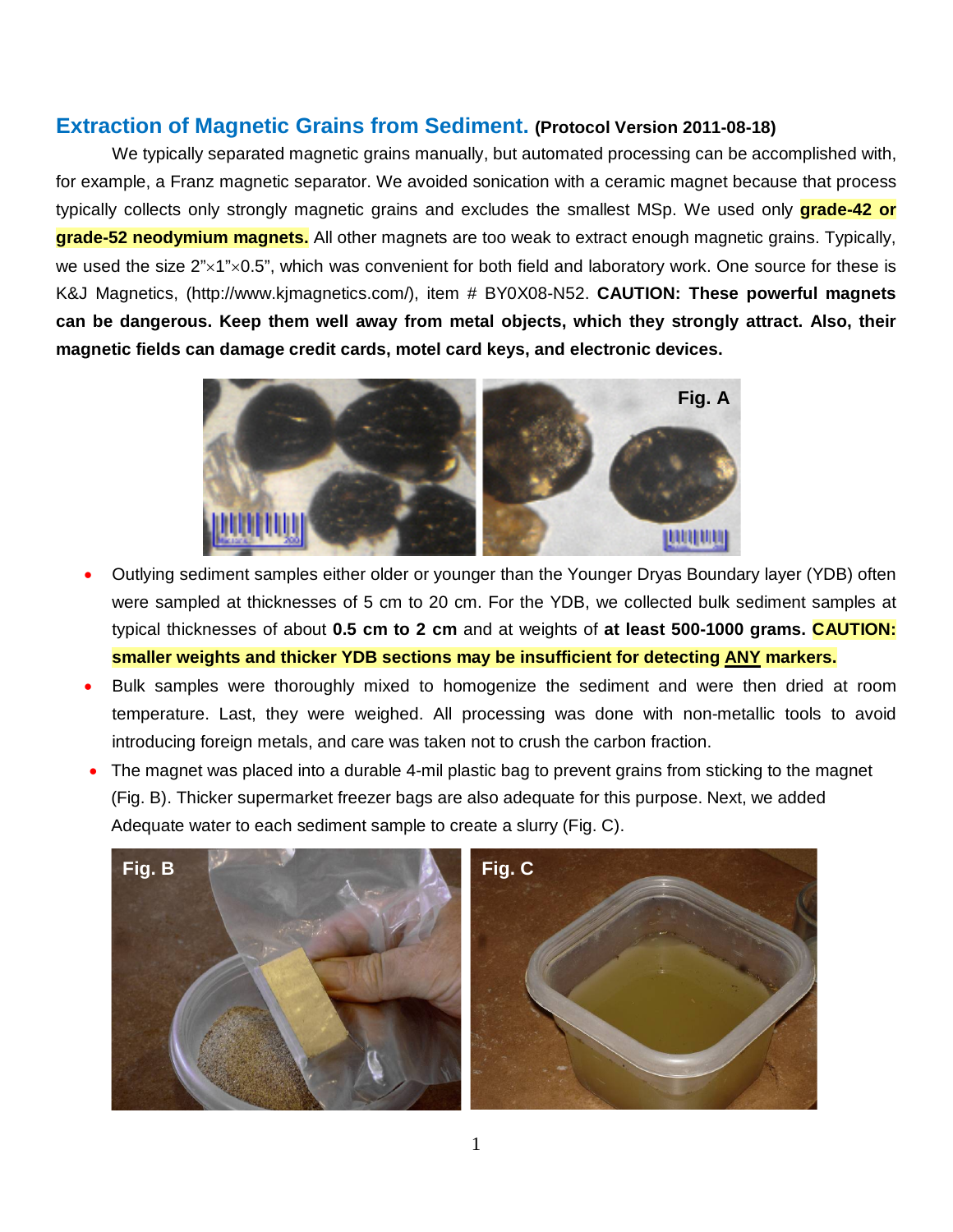- We usually processed **~500 1000 grams for each stratum** in multiple batches. However, if a sample has abundant magnetic grains (for example, more than 1 gram/kg), you can use smaller aliquots of about 150-500 grams.
- The magnet, with bag tightly stretched around edges, was immersed in mixture (Fig. D). **NOTE: The magnet should be moved slowly and gently, or water action will dislodge the smaller grains.**
- The magnetic fraction (at arrow, Fig. E) was withdrawn along with the bag and magnet.



- The bag, magnet, and grains were then immersed in a second container of clean water. The grains were released from the magnet into the water by withdrawing the magnet from the bag (Fig. F).
- The above were repeated  $(-15-20\times)$  until minimal additional grains could be extracted  $(-15-30 \text{ min})$ .
- Excess sediment often is extracted along with the magnetic fraction, and so to remove it, the bag and magnet were used to retrieve the magnetic fraction from the second container (arrow, Fig. G). If the water is very dirty, it may be necessary to repeat the process with a third container containing clear water in order to further rinse the extracted magnetic grains. **This process is essential in order to clean the magnetic fraction well enough to visually detect the MSp.**



• After removing the magnet, the wet grains stuck to the bag and could be transferred to a lab dish by touching the bag to a small amount of water on the dish surface (Fig. H). After removing as many as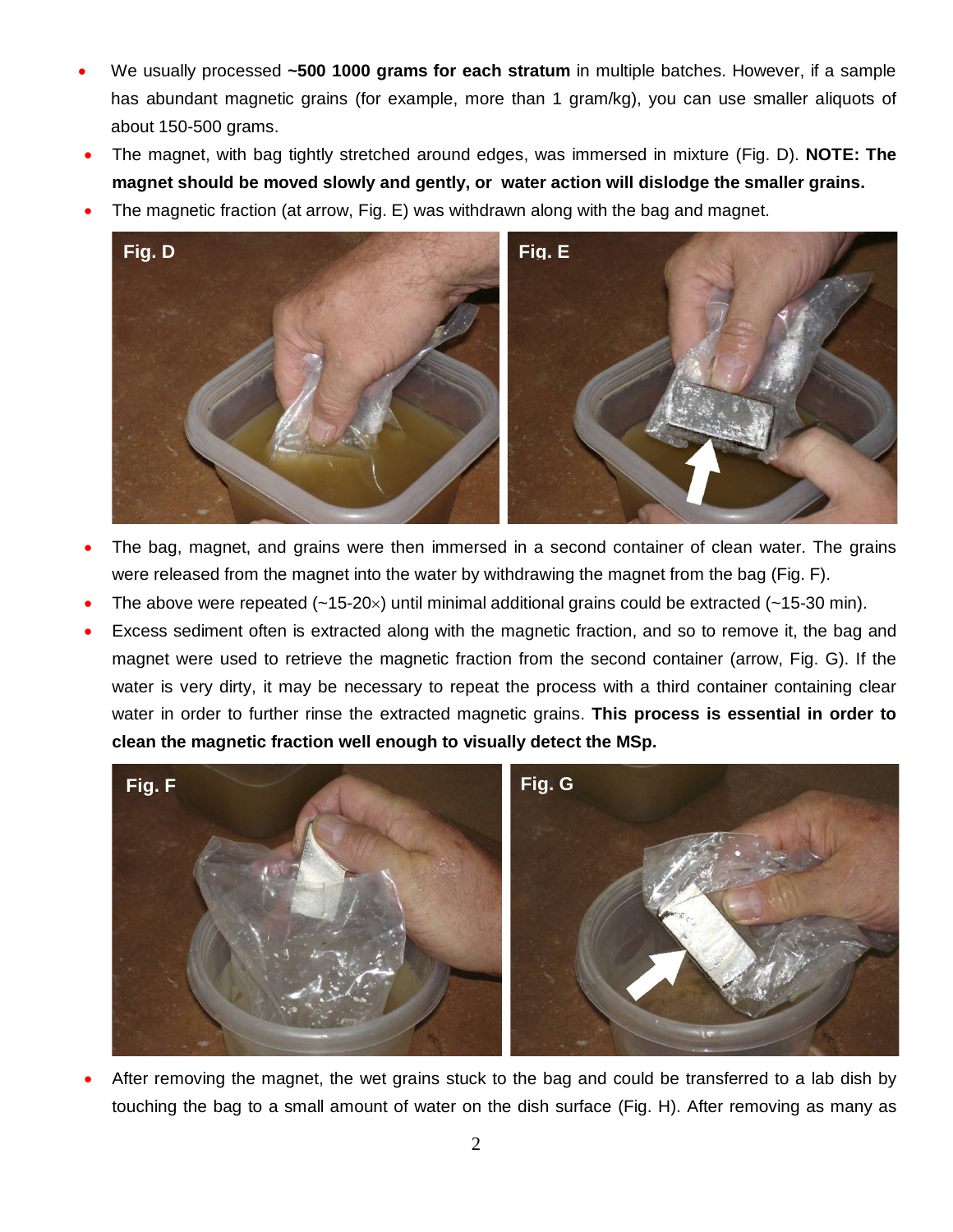possible, pour the remaining water slowly over the magnet to extract the remaining grains.

- After drying, the magnetic fraction was weighed and catalogued. The dried fraction appears as below (Fig. I).
- The magnetic fraction was analyzed by PGAA, INAA, SEM/EDX, or ICP-MS for at least major oxides along with up to ~50 elements, including iridium, thorium, uranium, chromium, and nickel.



## **Extraction of Magnetic Spherules (MSp).**

The magnetic fraction was extracted as described above. MSp range from 2 to 150-um in size, and are most often highly rounded (>90%), although not always perfectly spherical, as shown at arrows in Fig. J1 (from Firestone, 2007) and Fig. L. A small number are not spherulitic at all, as shown in Fig. J2 and Fig. L) and will not be highly polished and reflective. Typically, they will be recognizably different from the terrestrial magnetite. Some judgment is required in selecting candidates until SEM analysis can provide definitive identification of rapid-quench textures, as shown in Fig. L below.



We used ASTM sieves to screen the each full magnetic fraction into three typical fractions: greater than 150 um (ASTM #100 screen), between 150 um and 53 um (ASTM #270 screen), and less than 53 um. If the magnetic fraction was very fine, we used an ASTM #400 screen to further separate the grains to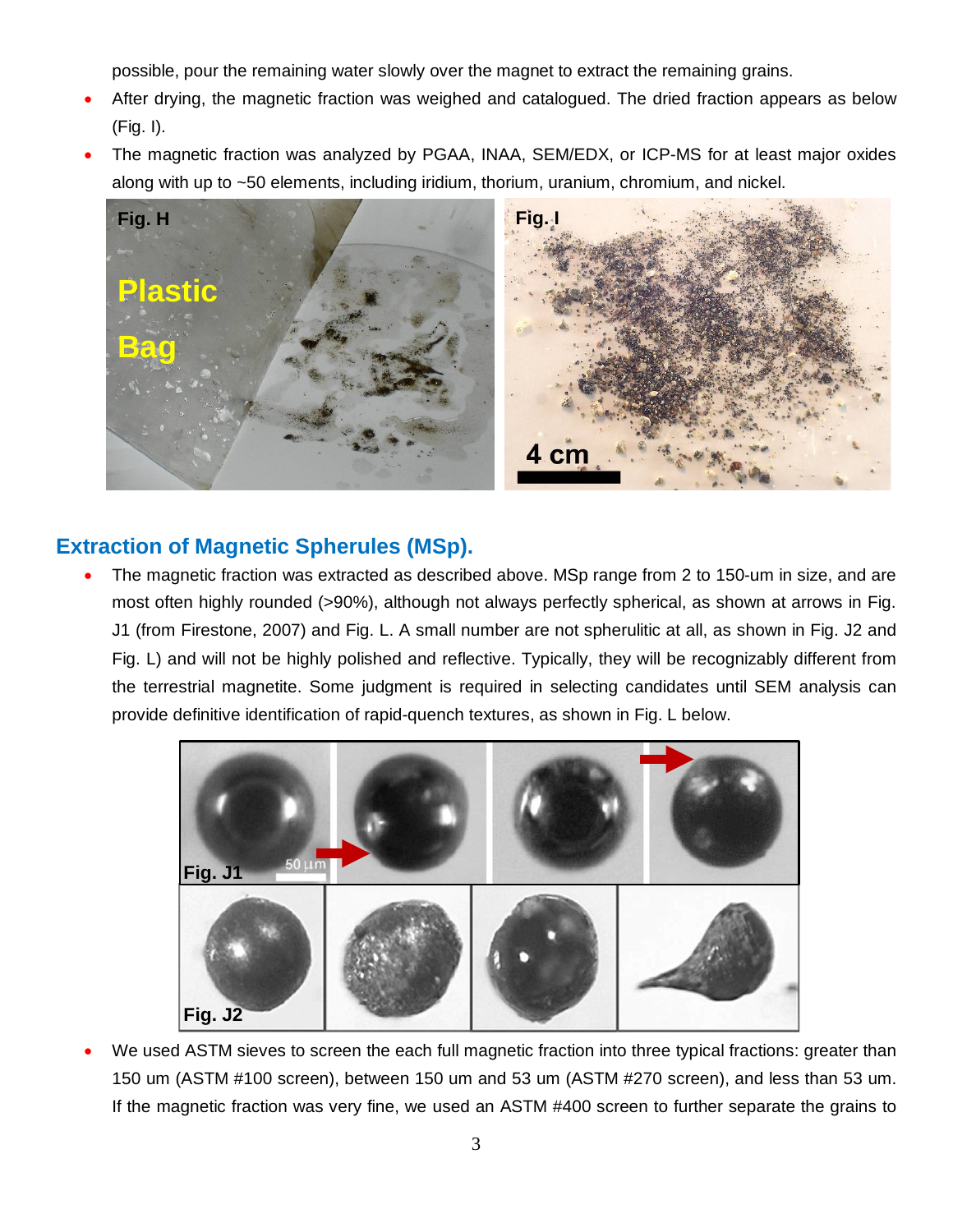less than 38-um. The smallest samples of <53 um or <38-um typically contained the most abundant MSp, but sizes varied by site, so that some judgment is necessary to select the optimum screens. **CAUTION: Size separation is essential, since the magnetic grains undergo sorting by size inside a vial, causing most of the small MSp to settle to the bottom. It is vital to analyze the sized fractions separately, since without separate testing, only the top layers get tested, potentially leading to a significant undercount. For a large multi-gram magnetic fraction, it may be necessary to use a microsplitter, in order to assure even splitting of grains.**

- MSp are rare, often making it necessary to inspect the entire magnetic fraction from **500-1000 grams** of sediment. Sometimes, there were only 6 MSp per 1000 grams of sediment, and yet, this amount was above background. **CAUTION: If only 0-2 MSp are detected, it is necessary to analyze additional aliquots in order to obtain an accurate count. It may be necessary to analyze the entire magnetic fraction from 1 kg of sediment.**
- To find MSp, we dusted the magnetic grains lightly across a microscope slide at about **10-20 mg per slide** (Fig. K), being careful to **avoid leaving dense clusters of grains**, which made it difficult to distinguish the MSp. A white background makes it easier to locate the MSp. As an alternate to the slide, a lab dish with low sides can be used, so the material does not roll off.



- We scanned using a **reflected-light (top-lit) zoom microscope** with a mechanical stage **at a magnification of not less than 200x up to 300x.** At lower resolution, the MSp may be easily overlooked. Generally, an adequate search for MSp from each individual bulk sample took a total of about 1 to 3 hours, varying by size of the magnetic fraction and number of MSp in the fraction.
- The MSp were tallied and photographed at a magnification of  $\sim$ 300 $\times$  to 500 $\times$ . Abundances were extrapolated to determine number of MSp per kg of bulk sediment.
- MSp were sometimes removed manually using a sharpened, moistened, wooden probe, or a singlebristle brush. They were placed either inside a conical-bottom vial filled with alcohol or onto a microprobe/SEM adhesive tab.
- Selected MSp were sectioned and/or analyzed by SEM-EDS. Typical MSp display dendritic quenchmelt texturing (Fig. L). Framboids (Fig. L) are noticeably different from YDB quench-melted spherules.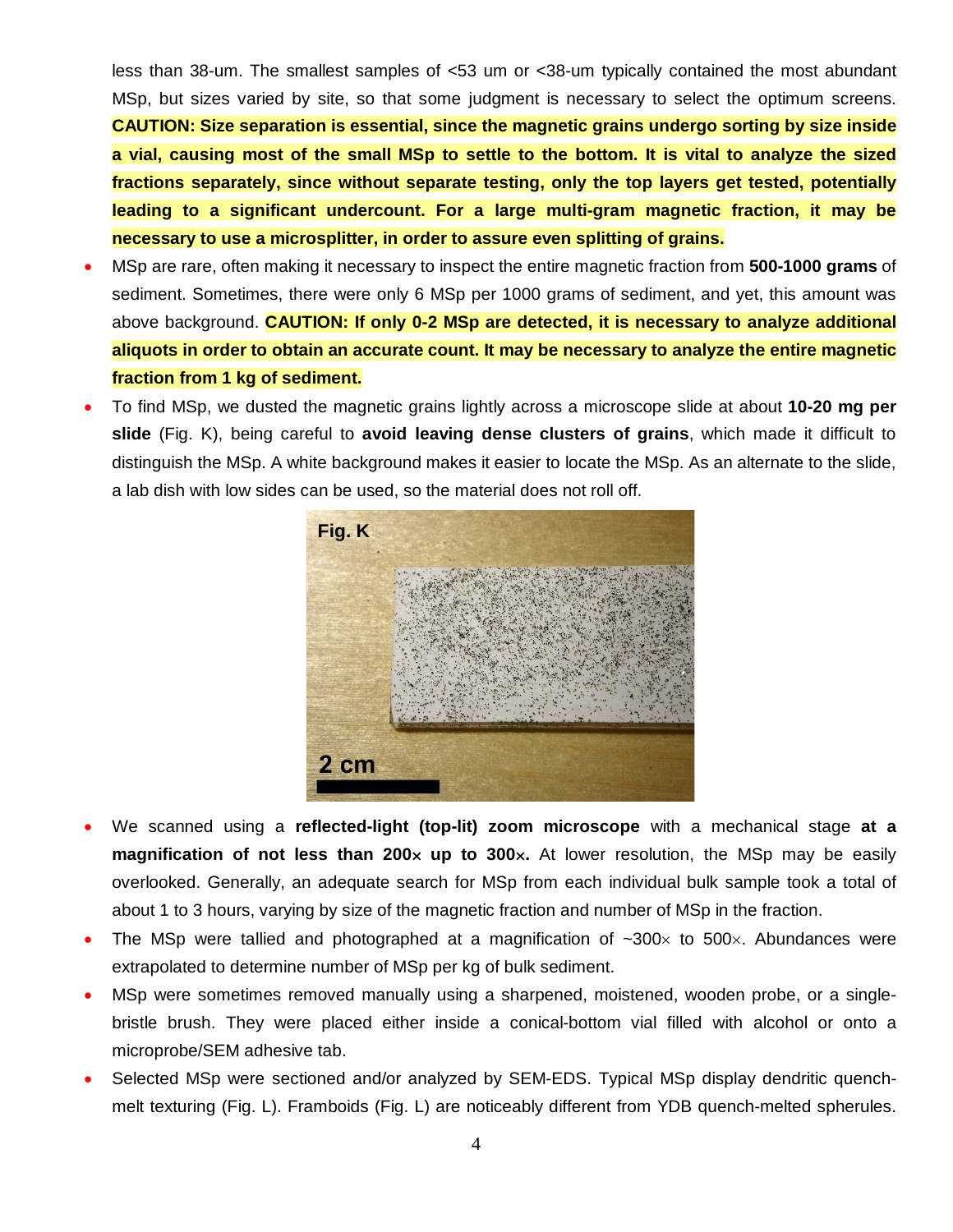**IMPORTANT: Performing SEM imaging and EDS analysis is crucial to distinguishing true impact-melted magnetic spherules from cosmic spherules, framboids, and round detrital grains.**



**SPHERULE SUMMARY.** Identifying the MSp can be very difficult because they are micron-sized. To increase the chance of success, here is a summary of the most important points:

- 1) Homogenize the dried bulk sediment before removing an aliquot of sediment.
- 2) Use a grade-42 or grade-52 neodymium magnet to extract the magnetic fraction.
- 3) Be prepared to extract the magnetic fraction from up to 500-1000 grams of sediment.
- 4) Sieve the extracted magnetic grains by size. Begin work with the >53-um or >38-um fraction.
- 5) Spread the magnetic sample evenly across a white-backed microscope slide.
- 6) Use a reflected light (top-lit) zoom microscope with a mechanical stage to search for MSp at a magnification of not less than 200×.
- 7) Stop when you have found more than  $\sim$  5-10 MSp, or until you have analyzed the entire magnetic fraction.
- 8) Use SEM/EDX to search for evidence of dendritic quench-melt crystallization.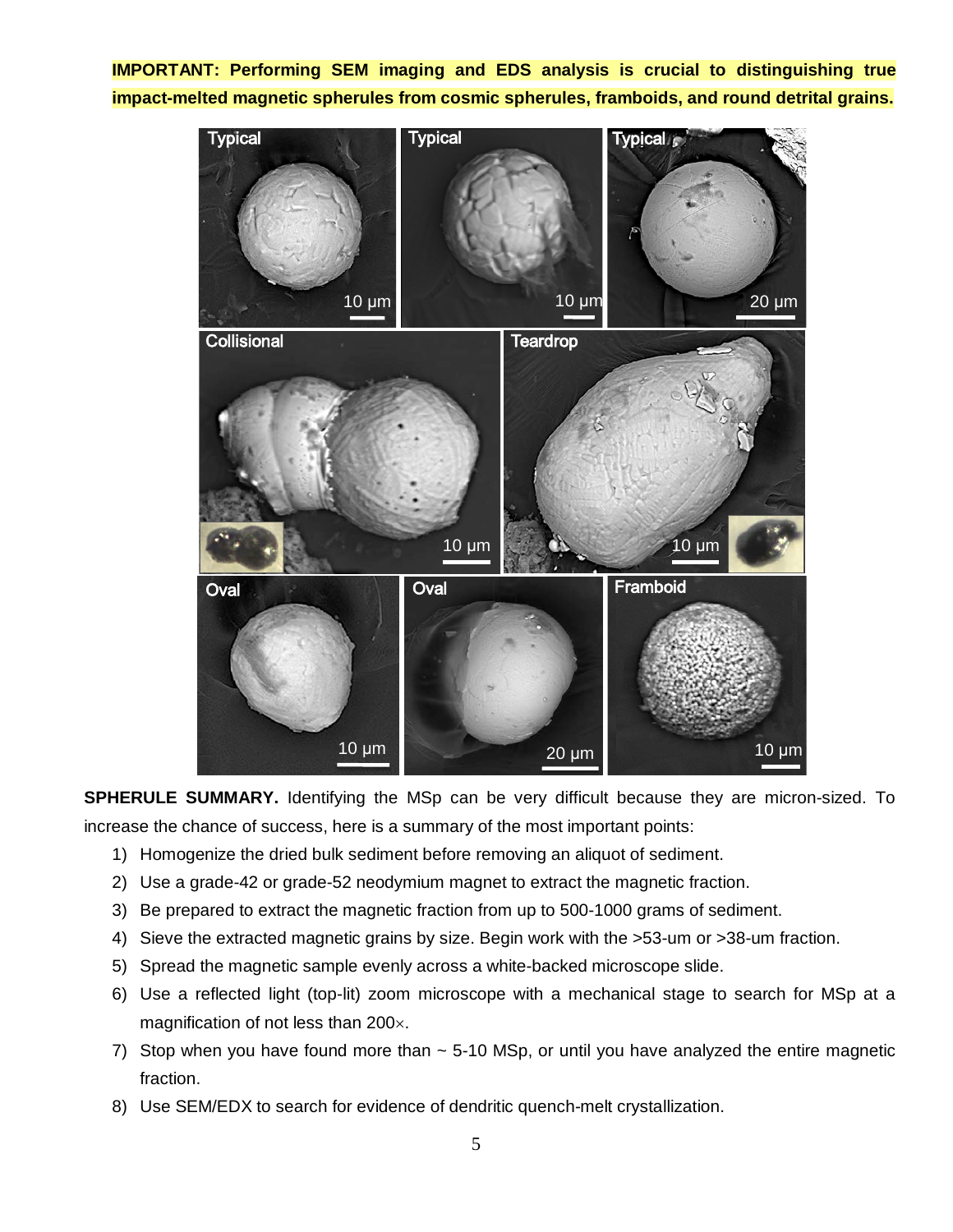## **PROTOCOL: Extraction of Carbon Spherules (CSp), Glass-like Carbon, and Charcoal.**



Fig. M. Carbon spherules.

• Since CSp and glass-like carbon (Figs. M-N) generally are less dense than water, floatation was used for separation. Ample water was added, and the slurry was agitated to free the floating fraction (arrows, Fig O).

- Use an ASTM #200 screen to remove the floating fraction. Since some CSp will pass through a screen, the remainder were skimmed off manually and placed onto a lab dish to dry (Fig. P).
- This was repeated until the entire floating fraction was removed.
- Then, to recover the less buoyant fraction of carbon that did not float, the remaining slurry was agitated and rinsed repeatedly. This stratified the sediment and brought the remaining non-floating carbon fraction to the surface of the sediment sample, but still beneath the water. Any visible carbon, which included charcoal and glass-like carbon, was poured off and separated manually.
- The sample was then dried at room temperature, so as not to destroy the carbon.
- The CSp were separated in two steps. First, they were collected gravimetrically by agitating the dried sample on a smooth, inclined surface, down which they roll easily. Second, the residue was spread on a slide and viewed with an optical microscope (Fig. Q). In order to see 10-micron CSp, it is necessary to use a reflected-light (top-lit) zoom microscope at a **magnification of 180**× **to 300**×**. At lower resolution, the CSp can be easily overlooked.**